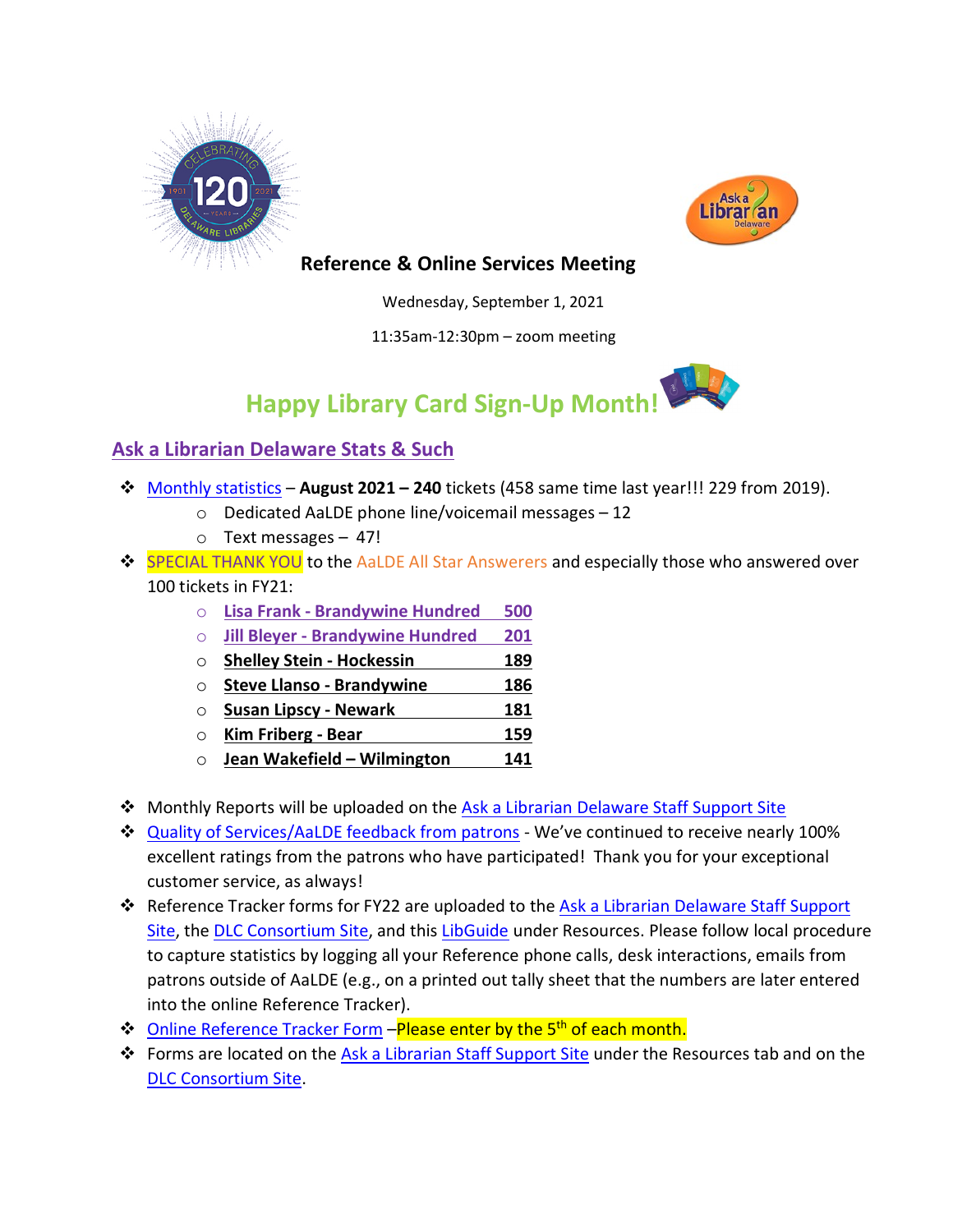## **Business Reference**

- Janet discussed the newest valuable resource added to DDL which is the [Entrepreneurial](https://guides.lib.de.us/c.php?g=584085&p=4033971)  [Mindset Training](https://guides.lib.de.us/c.php?g=584085&p=4033971) based on the book ["Who Owns the Ice House: Eight life lessons from an](https://dlc.lib.de.us/client/en_US/default/search/results?qu=who+owns+the+ice+house&te=)  [unlikely entrepreneur?".](https://dlc.lib.de.us/client/en_US/default/search/results?qu=who+owns+the+ice+house&te=)
- **EX** Access from DDL's website under the Services Tab > [Business & Entrepreneurship LibGuide](https://guides.lib.de.us/business) > Learning for Aspiring Entrepreneurs tab.
- $\clubsuit$  Janet is working with partner organizations to offer future training courses and she is on the "fast track" for certification to be an official trainer!
- $\div$  Will work with DDL's Design Team to create promotional materials flyers, webpage slider, and social media posts for libraries to share and get the word out. Check the Consortium Site in the near future.
- Please email Janet [\(janet.wurtzel@lib.de.us\)](mailto:janet.wurtzel@lib.de.us) for more information or if you any questions.

# **Discord in the Library**

- \* [Rachel West,](mailto:Rachel.West@newcastlede.gov) Youth Services Librarian, Appoquinimink Public Library, along with Denise Knestaut & Terri Jones, presented on how their 7-staff member team in New Castle County are using Discord in the library to connect with their teens (Connected Learning concept – "where relationships, interests, and opportunities meet").
- $\clubsuit$  Here is the [link](https://tinyurl.com/NCCTeenDiscordForDDL) to her fantastic presentation.
	- o Question regarding the bots to manage roles/permissions/content management: YAGPDB (Shrimp) StatBot **CarlBot** Content-drivers: Cal-Hob (Calvin & Hobbes) HaikuBot SimplePoll **TriviaBot** CarlBot
- \* To try it out, here is [a link](https://discord.com/invite/K6GtDuGd) to DDL's Discord test server and one to the [Connecting](https://discord.com/invite/j9JPSGyt) Librarian's [Discord server.](https://discord.com/invite/j9JPSGyt)

# **DLC Team Updates**

- **Fine free check outs have been extended through October 31, 2021. Please Fine Free Check-IN wizard in Workflows. On the agenda for tomorrow's Council of Libraries meeting.**
- Library hours and services please send any updates t[o helpdesk@lib.de.us](mailto:helpdesk@lib.de.us)
- [Google spreadsheet](https://docs.google.com/spreadsheets/d/1LU1wJdCTHeCELlt4vygc-mjwQQNm1__Su4hihXtu8v8/edit#gid=461441173) for library information (hours and services)
- [CloudSource Open Access](https://dlc.lib.de.us/client/en_US/CSOA/) Please note: **[Link](https://dlc.lib.de.us/client/en_US/CSOA/) is for staff use only at this time**. Please review when time permits.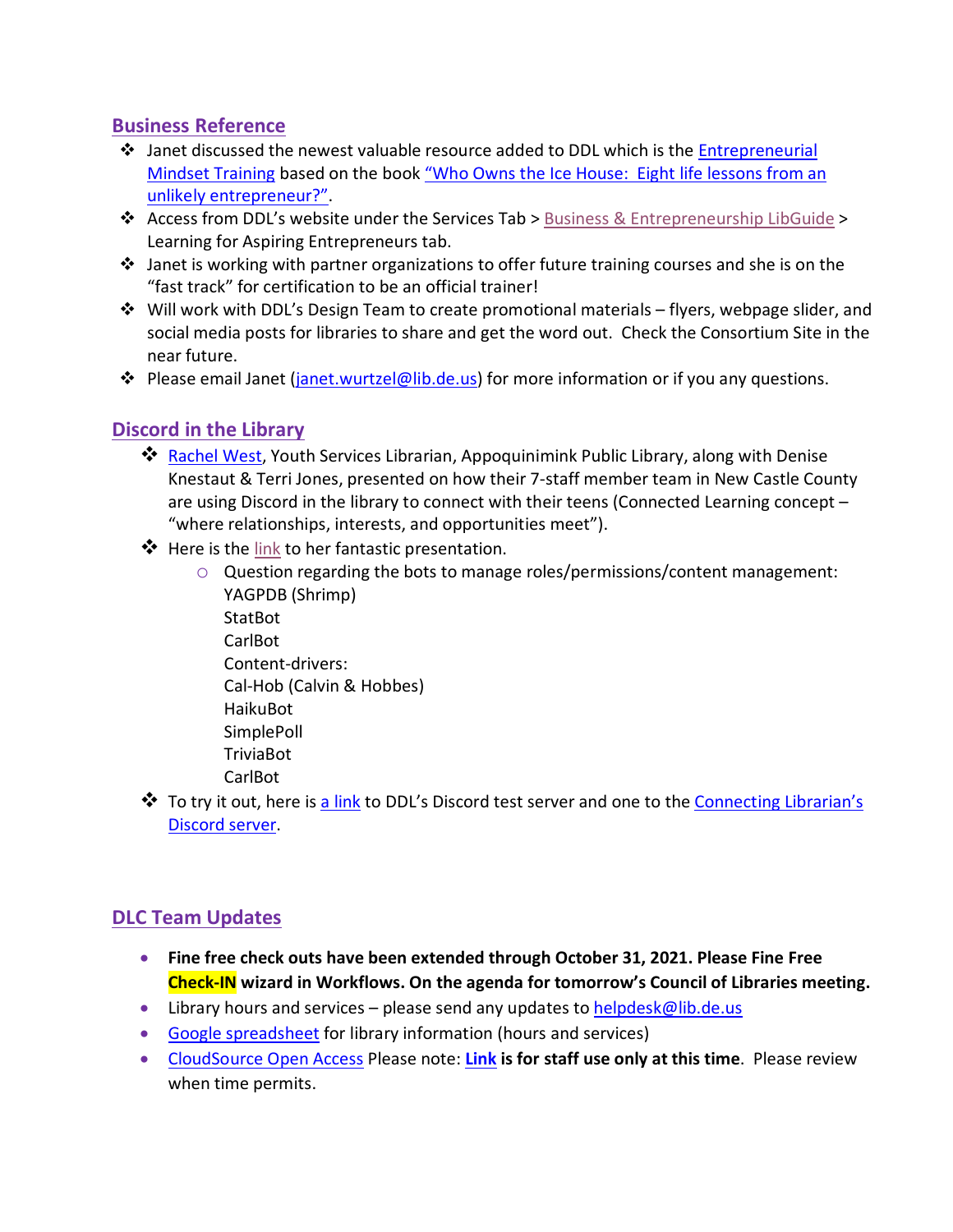## **Other Important Updates**

#### **Reference by Mail Service for Correctional Facilities pilot program**

 Tyler Antoine discussed the rack card that will be added to correspondence when a response is sent out and shared the central address that libraries can forward any letters to for future processing.

Delaware Division of Libraries Reference Dept. 121 Martin Luther King Jr. Blvd. N. Dover, DE 19901 SLC: D670

 $\div$  Here are the [Guidelines & Rules](https://docs.google.com/document/d/1NfkV7ElAElbPhCqWGDu7zs2r0EysKmNahO8ygyK4Dlg/edit?usp=sharing) adopted by the team and based on NYPL's and Department of Corrections guidance.

If you are interested in more information or joining this team, please email correctionalservices@listserv.lib.de.us.

#### [Northstar Digital Literacy](https://www.digitalliteracyassessment.org/about#about)

[Media press release](https://news.delaware.gov/2021/08/30/northstar-digital-literacy-tool/) and social media posts went out to announce this new online resource. [Northstar Digital Literacy](https://www.digitalliteracyassessment.org/about#about) as part of the Communities of Excellence and collective impact initiative and partnership with Literacy Delaware. Patron access is available through the Delaware Libraries [eMedia](https://lib.de.us/emedia/) page under the Research, Learn, Discover tab. The DDL Design team is working on marketing materials, along with a landing page similar to the hoopla web page.

Staff training tutorials (recordings of the training sessions) are uploaded to [the Delaware Libraries](https://my.nicheacademy.com/delawarelibrariesstaffacademy?category=11828)  [Staff Academy](https://my.nicheacademy.com/delawarelibrariesstaffacademy?category=11828) (Niche Academy platform).

We've been working with Literacy Delaware to streamline the referral process and will have an online form that staff can assist patrons in filling out (or they can do it themselves if they are able) that will go directly to Literacy Delaware to schedule a tutoring and/or proctoring session. Literacy Delaware is only doing virtual sessions at this time due to Covid-19 concerns.

For updates on Northstar (and other DDL projects), check out the [FY22 Project](https://guides.lib.de.us/projectplanning/programs)  Planning Guide – [Programs > Reference](https://guides.lib.de.us/projectplanning/programs)

And this guide - Digital Literacy - [Professional Development for Delaware Library Staff -](https://guides.lib.de.us/c.php?g=386101&p=2619968) LibGuides at [Delaware Division of Libraries](https://guides.lib.de.us/c.php?g=386101&p=2619968)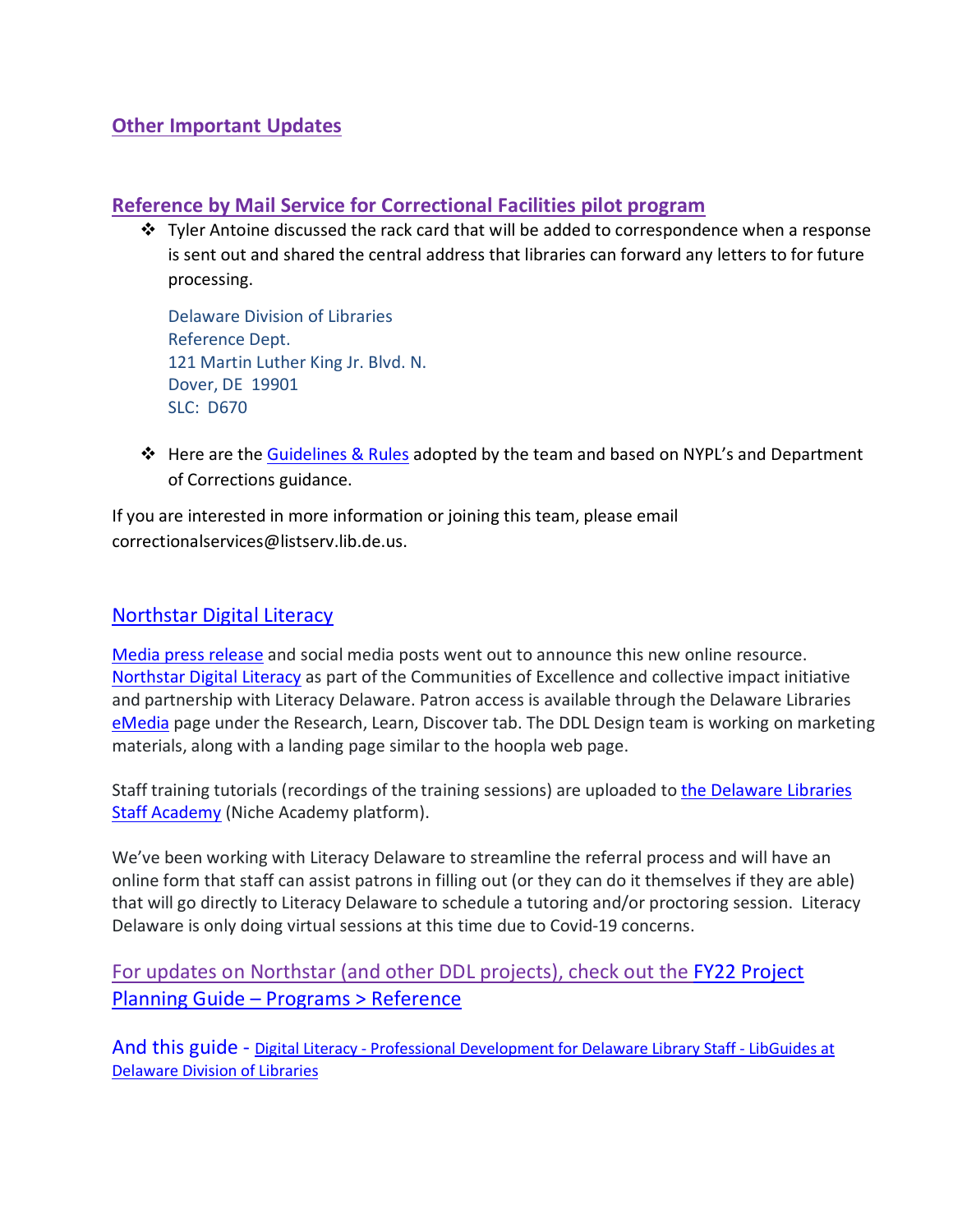# \*Next meeting – Wednesday, October 6th, 11:30-1:30pm

Please register through LibCal to receive the meeting link and reminder email: [Reference/Online Services Meeting -](https://delawarelibraries.libcal.com/event/7594126) LibCal - Delaware Libraries

\_\_\_\_\_\_\_\_\_\_\_\_\_\_\_\_\_\_\_\_\_\_\_\_\_\_\_\_\_\_\_\_\_\_\_\_\_\_\_\_\_\_\_\_\_\_\_\_\_\_\_\_\_\_\_\_\_\_\_\_\_\_\_\_\_\_\_\_\_\_\_\_\_\_\_\_\_\_\_\_\_

\_\_\_\_\_\_\_\_\_\_\_\_\_\_\_\_\_\_\_\_\_\_\_\_\_\_\_\_\_\_\_\_\_\_\_\_\_\_\_\_\_\_\_\_\_\_\_\_\_\_\_\_\_\_\_\_\_\_\_\_\_\_\_\_\_\_\_\_\_\_\_\_\_\_\_\_\_\_\_

#### Miscellaneous Updates/Reminders

#### More (Broken Record - Not Mentioned in the Meeting) Reminders

- **‡** Please [email me](mailto:missy.williams@lib.de.us) any topics you'd like presented at a future Reference meeting.
- ◆ Please feel free to use the [Reference listserv distribution email](mailto:reference@listserv.lib.de.us) to reach out to your colleagues, share information, or ask for assistance with an AaLDE ticket or other reference/research question.
- **↓ Unite Delaware** please **email me** if you'd like to sign up to participate or need more information.
	- $\circ$  Flyer on [Consortium Site](https://consortium.lib.de.us/marketing/) please share on your websites, social media, community boards, or print out to include in curbside pickup.
- **Other Helpful Resources and/or LibGuides:**
	- [helpdesk@lib.de.us](mailto:helpdesk@lib.de.us)
	- <https://consortium.lib.de.us/> The DLC Consortium is your "one-stop shop" for information and marketing materials for the available resources and services Delaware Libraries offers. Password protected.
	- [Reopening LibGuide](https://guides.lib.de.us/delibraries/COVID-19/reopening)
	- [COVID-19 LibGuide](https://guides.lib.de.us/delibraries/COVID-19) for staff
	- Google spreadsheet with closure information<https://tinyurl.com/DLC-C19>
	- [Interlibrary Loan informational resource page](https://lib.de.us/interlibraryloan/) on Delaware Libraries website
		- Direct link address <https://delawarelibraries.org/interlibraryloan>
	- **<sup>◆</sup>** [Delaware Libraries website](https://lib.de.us/) **Services tab** patrons can make an [appointment to schedule](https://delawarelibraries.libcal.com/appointments/) a 30-minute phone consultation for either job seeking or social services/basic needs assistance. Alta and team are taking appointments 10am-8pm.

#### Reference Training/Professional Development

 There are many training resources available on the [Professional Development LibGuide](https://guides.lib.de.us/c.php?g=386101&p=2619930)  [specifically for Reference staff.](https://guides.lib.de.us/c.php?g=386101&p=2619930) Please review them on a regular basis.